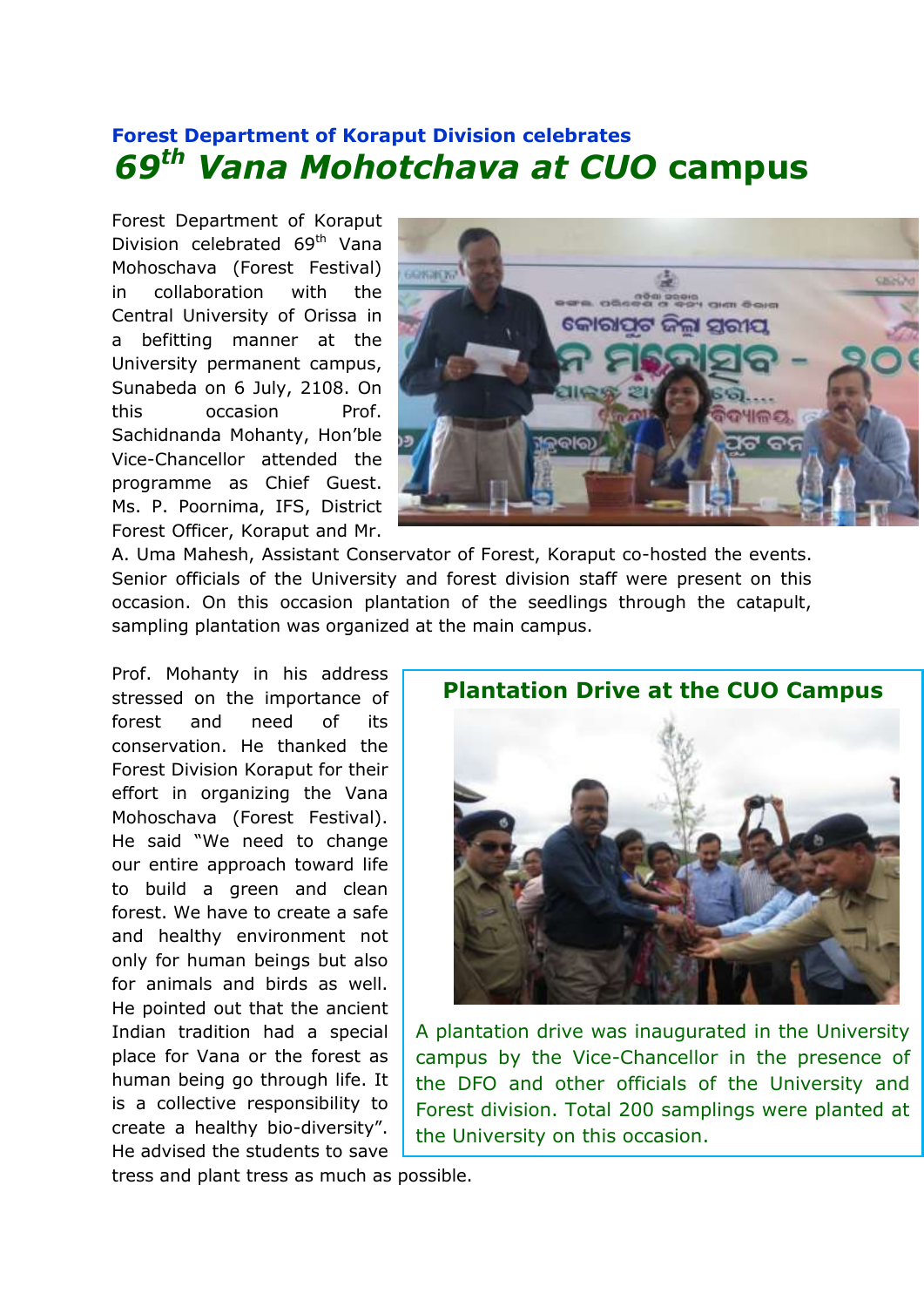Ms. Poornima on her address talked about the importance of Vana Mohoschava (Forest Festival) as it is aimed to create awareness among the people for plantation. She said "we must have to plant more tree and we must reduce cutting tress. To save our planet, plantation is one of the best way to create a healthy and clean environment. Our aim is to make CUO a green campus and a oxyzone. In near future more seedling plantation will be carried out at the campus in collaboration with the University". She thanked the Vice-Chancellor and University community for proving an opportunity to organise the Vana Mohoshava (Forest Festival) at its campus.

Mr. Mahesh talked about the brief history of Vana Mohoschava (Forest Festival). He also explained the concept of Joint Forest Management a participatory approach to save forest. He said "with the active participation of the local people the conservation of forest and forest animal is possible and therefore various, organisation like Vana Surakhya Samiti

## **A unique method for planting the seedlings**



A unique method for planting the seedlings were used by the Forest department to reach the unreach low lands of the University campus as they pitched seedlings through the catapult. Though this unique method, around 500 seedlings of different varieties were pitched in the campus on an experimental basis.